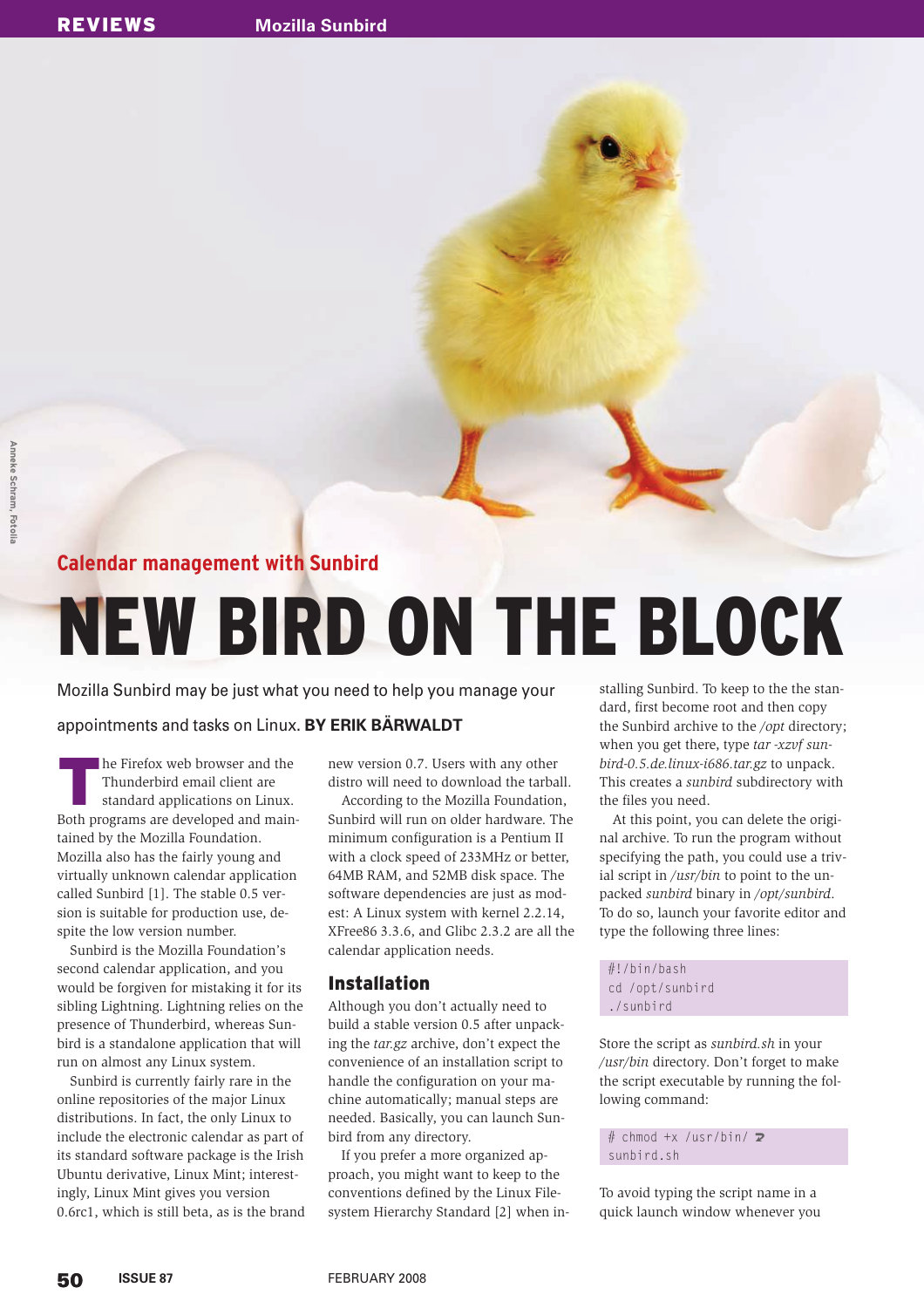want to run Sunbird, you could create an entry in your applications menu. To do so, create a text file named *sunbird.desktop* in your */usr/ share/applications* directory. The entries in Listing 1 will give you a starter and an icon for Sunbird in your *Application* | *Office* menu; the message shown when you hover the mouse over the icon is *Appointments*.

After navigating this slightly convoluted installation procedure, nothing stops you from launching Sunbird. The program takes a couple of seconds to launch, which is normal for Gecko-based programs. After the delay, Sunbird comes up with a neat user interface; the threepanel window is self-explanatory, and you should be able to use the program without any trouble (Figure 1).

#### The View

The top of the window sports a buttonbar that lets users manage appointments and tasks by pointing and clicking. Various views give users an overview of periods of time. Sunbird distinguishes between fixed appointments and longer term tasks, and the calendar displays the two in a different way.

The left-hand panel shows a calendar for the month and a to-do list. The latter lists any tasks entered by the user; unfinished tasks are highlighted in red. As an option,

users can hide tasks that have been completed. Also, you can assign priorities to tasks and define your progress. The panel on the right contains a daily calendar with times, and above this is a user-definable list area in which you can display, for example, all your appointments for the next 14 days.

To create a new appointment or task, just doubleclick the calendar. As an alternative, you can right-click in the task window to create a new task. The dialog lets you enter details of the period and appointment along with comments (Figure 2). Also, you can sort appointments and tasks by various categories, thus seeing at a glance whether you need to call somebody back or have an out-of-office meeting.

#### Coordinate Projects

To coordinate projects for a group of users, you can publish a list of appointments to predefined participants. An optional audible warning at a predefined time – for example, half an hour before an appointment – keeps you from missing important dates. Settings can be modified after storing; right-click the appointment you want to change to pop up the familiar Create dialog in which you can edit the appointment. The use of this method removes the need to learn different menu structures.

#### Listing 1: Desktop Entry

- 01 [Desktop Entry]
- 02 Name=Sunbird
- 03 Comment=Appointments
- 04 Exec=sunbird.sh
- 05 Icon=/opt/sunbird/chrome/icons/default/default. xpm
- 06 Terminal=false
- 07 Type=Application
- 08 Categories=Application;Office;

# **HOT OFF**  THE PRESS!

Take your PHP skills to the next level with these new Apress books



For more information about Apress titles, please visit **www.apress.com**

Don't want to wait for the printed book? Order the eBook now at **http://eBookshop.apress.com**!